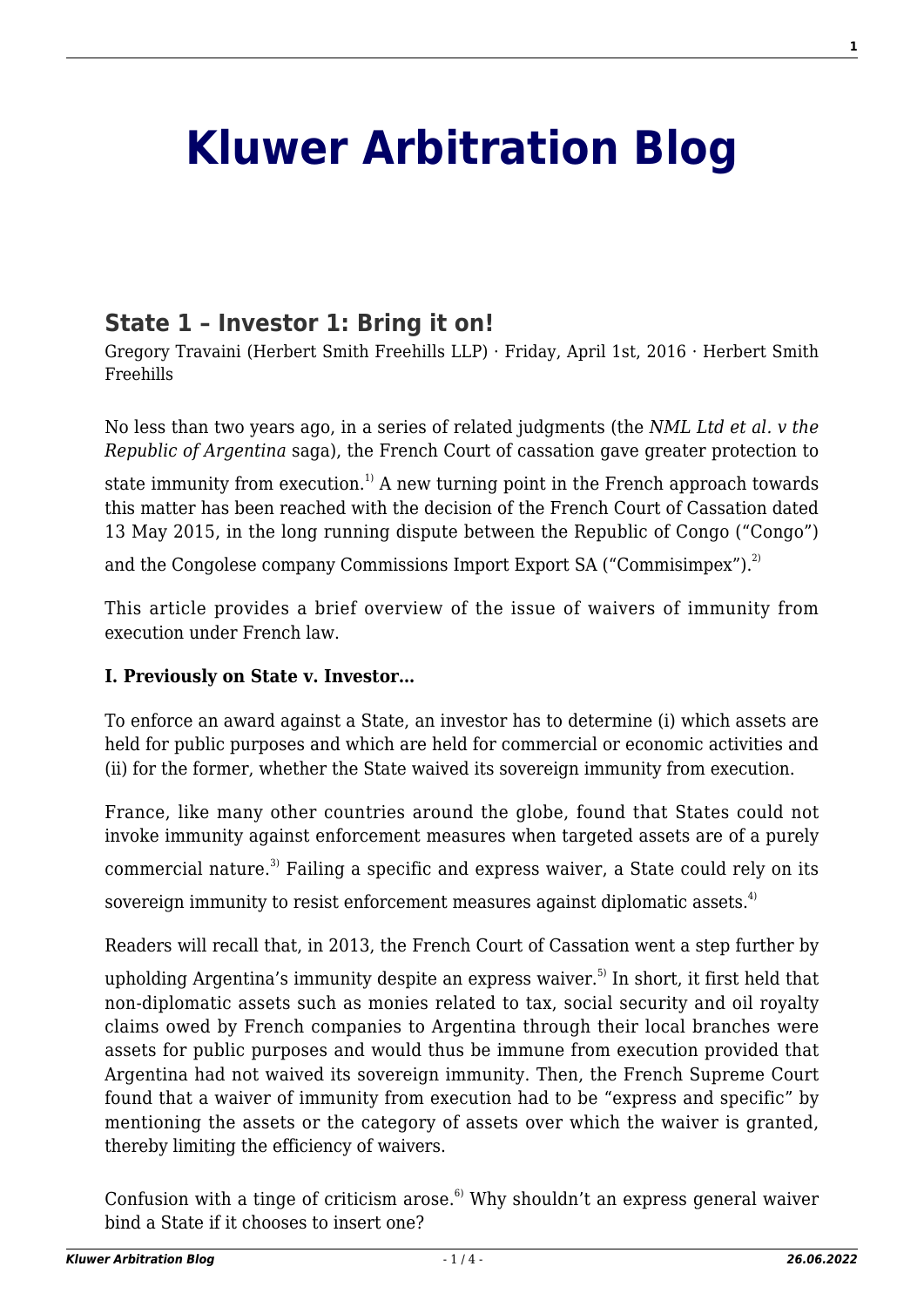#### **II. An unexpected twist**

Commisimpex, a Congolese company, prevailed in 2000 and in 2013 in two ICC arbitration proceedings seated in Paris against Congo. The awards settled disputes between the parties in relation to (i) several contracts for public works concluded in the 1980s and that Congo had failed to pay, and (ii) an agreement regarding payment of Congo's debts, which Congo also had failed to execute. The arbitral tribunals ruled in Commisimpex's favour.

Commisimpex sought to enforce the first award against Congo by seizing a number of accounts held in Paris in the name of the Congo's diplomatic mission and delegation to UNESCO.

In 2012, the Versailles Court of Appeal held that under customary international law, diplomatic missions benefit from an autonomous form of immunity from execution, which can only be waived in an express and specific manner. Although Congo had expressly indicated that it had waived its right to invoke "any immunity of jurisdiction as well as any immunity of execution", the Court found that this waiver could not be construed as "express and specific" and thus upheld Congo's immunity from execution measures.

Commisimpex brought the case before the French Court of Cassation, which had to decide whether, in order to be effective, Congo's waiver of immunity from execution should have specifically referred to the assets or the category of assets over which the waiver is granted.

The first Chamber of the Court of Cassation, the same chamber which had, in 2013, held that a waiver of immunity from execution had to be express and specific by mentioning the assets or the category of assets over which the waiver is granted, reversed the Versailles Court of Appeal's decision and found that "international customary law does not require a waiver of the execution immunity to be anything

else than express" and remanded the case before the Court of Appeal of Paris.<sup>7)</sup>

Given the broad terms of this decision, it appears that the French Court of Cassation has abandoned the requirement that a waiver be "specific" and simply requires that it be express, thereby reverting to a more flexible approach to questions of sovereign  $immunity.<sup>8</sup>$ 

The lack of consistency among French decisions on immunity waivers questions the very existence of any established practice on this issue.<sup>9)</sup> Therefore, reference made to

"international customary law" or "principles of international private law" $10$ ) by the French Court of Cassation may be confusing. For the sake of clarity and predictability, it may be time for the French approach towards sovereign immunity from execution to be set in stone, or at the very least be consistent.

The United-Kingdom and the United States of America have already enacted Laws on State immunity, nearly 40 years ago. A presumption of immunity from execution exists save (i) any consent of the State concerned, or (ii) on property which is for the time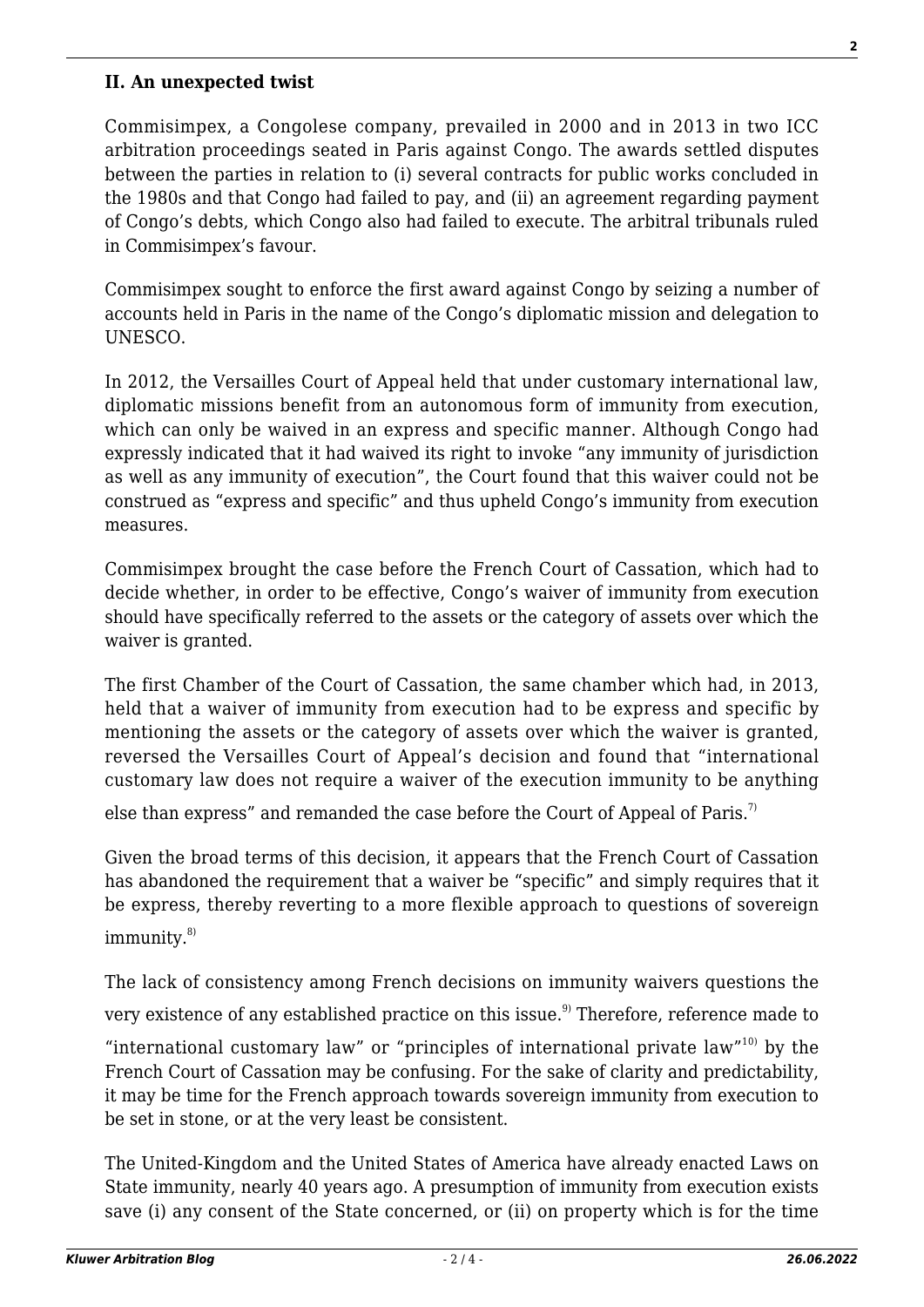being in use or intended for use of commercial purposes.<sup>11)</sup> The US Foreign Sovereign Immunities Act even states that "the foreign state has waived its immunity from attachment in aid of execution or from execution either explicitly of by  $\text{implication}...".^{12)}$ 

Is it time for France to take the lead in Europe and enact general legislation on State immunity? To be continued…

*To make sure you do not miss out on regular updates from the Kluwer Arbitration Blog, please subscribe [here](http://arbitrationblog.kluwerarbitration.com/newsletter/). To submit a proposal for a blog post, please consult our [Editorial Guidelines.](http://arbitrationblog.kluwerarbitration.com/editorial-guidelines/)*

# **Profile Navigator and Relationship Indicator**

 $\mathcal{L}_\text{max}$ 

Offers 6,200+ data-driven arbitrator, expert witness and counsel profiles and the ability to explore relationships of 13,500+ arbitration practitioners and experts for potential conflicts of interest.

[Learn how](https://www.wolterskluwer.com/en/solutions/kluwerarbitration/practiceplus?utm_source=arbitrationblog&utm_medium=articleCTA&utm_campaign=article-banner) **[Kluwer Arbitration Practice Plus](https://www.wolterskluwer.com/en/solutions/kluwerarbitration/practiceplus?utm_source=arbitrationblog&utm_medium=articleCTA&utm_campaign=article-banner)** [can support you.](https://www.wolterskluwer.com/en/solutions/kluwerarbitration/practiceplus?utm_source=arbitrationblog&utm_medium=articleCTA&utm_campaign=article-banner)



## References

**↑1** G. Travaini, *[State 1 – Investor 0: Recent French Decisions regarding Sovereign](http://kluwerarbitrationblog.com/2013/08/27/state-1-investor-0-recent-french-decisions-regarding-sovereign-immunity-from-execution/) [Immunity from Execution](http://kluwerarbitrationblog.com/2013/08/27/state-1-investor-0-recent-french-decisions-regarding-sovereign-immunity-from-execution/)*, Kluwer Arbitration Blog (27 August 2013).